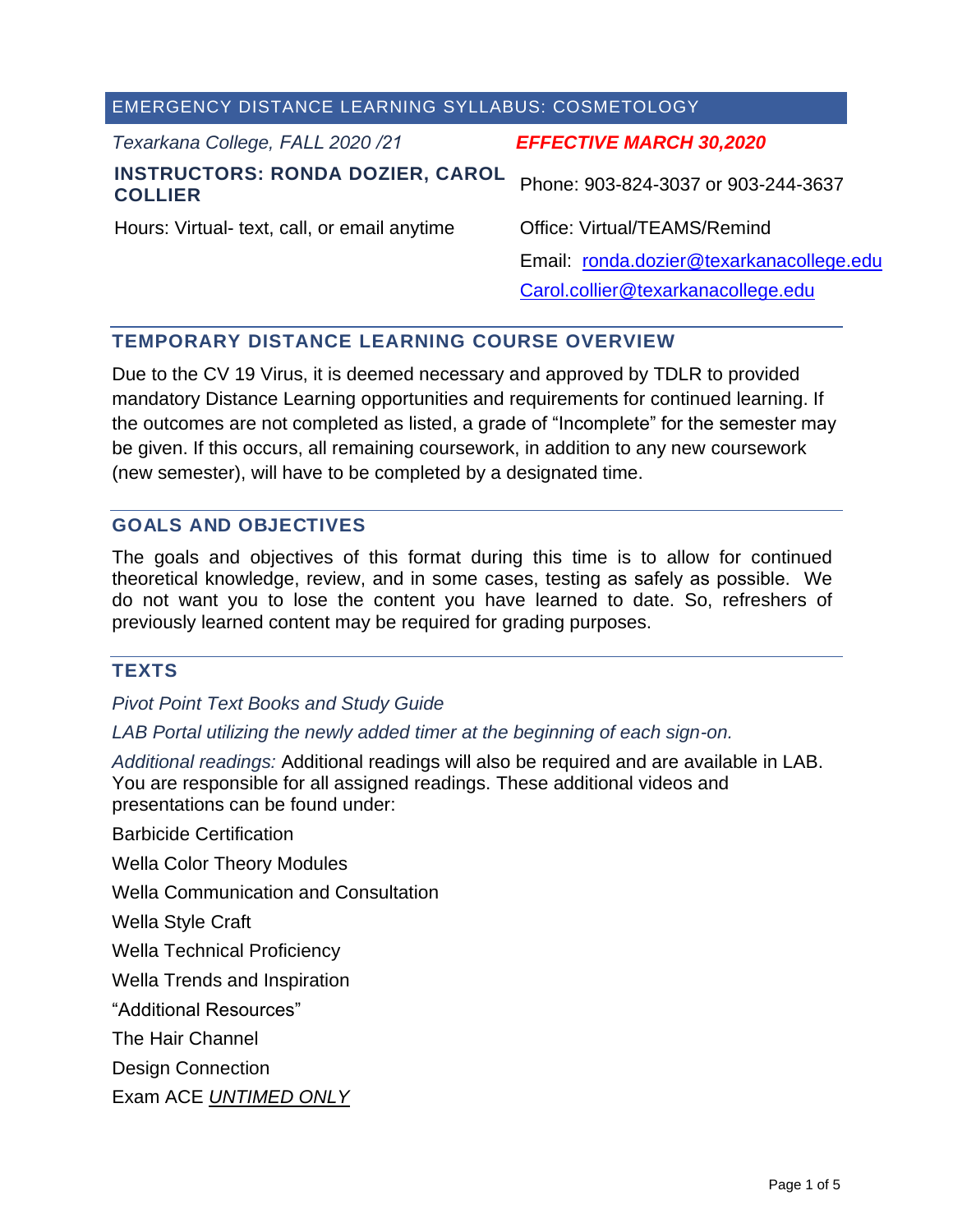# \*PLEASE MARK EACH MODULE **"COMPLETE"** in LAB WHEN FINISHED WITH ALL TASKS\*

# **COURSE REQUIREMENTS**

The Hybrid Learning(Face to Face and Online) course grade will be based on the following elements:

**Daily Work** (any assignment given from instructors)

### **Quizzes**

Participation time in LAB or TEAMS

Friday Email Requirement

Completed LAB Assignments daily and modules checked as completed (different than coursework)

Vocabulary as assigned by due dates

**EXAMS:** Be prepared to complete

timed exams in LAB as assigned. Sculpting, Hair Design,Color, Chemistry,and Trichology Coursework will be taught in Monday Morning Theory in the Monday Mandatory Meeting in TEAMs at 10:30 AM. Camera must be on and live during theory class.

# **READING CHECKS:** This will be

requested and checked routinely in different ways. A pop quiz may be posted in LAB.

**PARTICIPATION:** YOU CANNOT BE MIA! You must participate as you would

on campus. This is all theory-based learning.

**ATTENDANCE:**Attendance is taken daily. Monday in Theory online, Tues-Thursday Face to Face and Friday by email before 9:30 AM.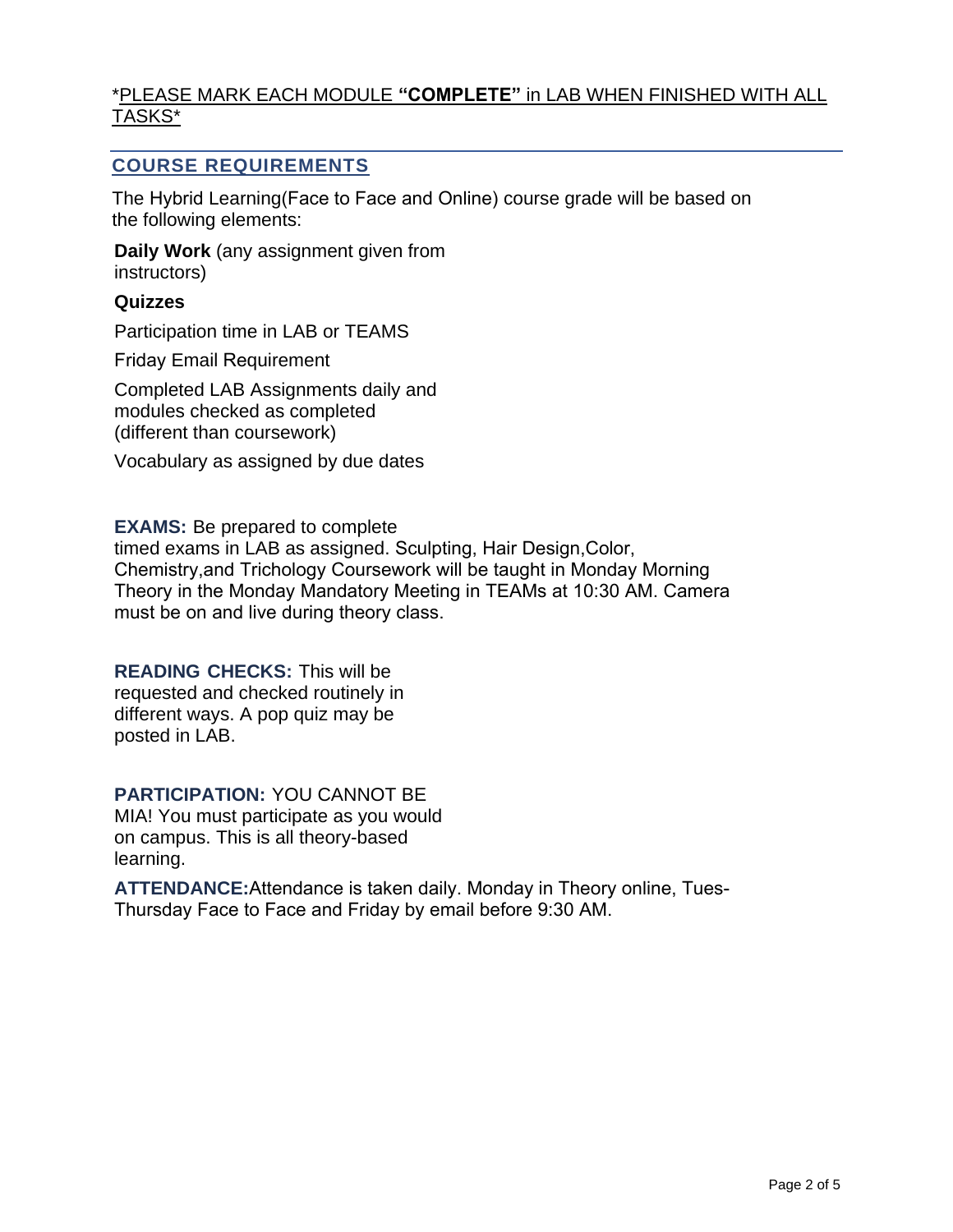Other POSSIBLE projects will be to communicate with your classmates about specific images and discuss the "how to's" of them— and develop step by step procedures.

Team work makes the DREAM work!

Memorizing State Board Procedures

Study TDLR Rules and laws in Chapter 83 online.

**I reserve the right to make any changes to accommodate class progress. RD**

## **EXPECTATIONS FROM STUDENT**

Attend Online Theory class EVERY Monday at 10:30 am in TEAMS: **attendance is not optional**! WE ARE A LICENSURE PROGRAM! Keep up on all the readings. Turn in all assignments. Participate in discussions. Be familiar with your email and check it regularly. Check the class site(s) regularly for assignments and updates. Be thoughtful and civil to classmates and instructors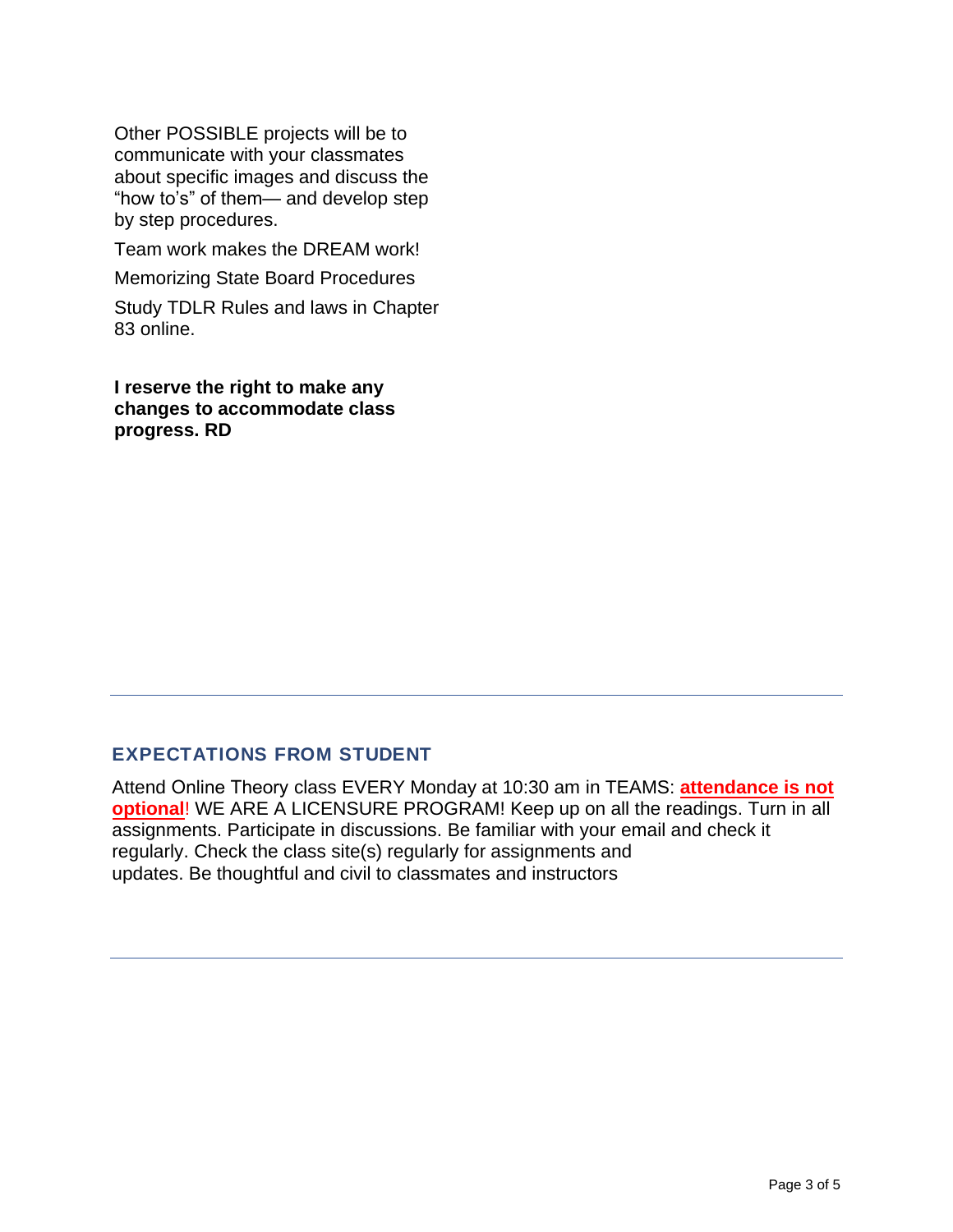# **GENERAL POLICIES**

### **ACADEMIC MISCONDUCT**

WE ARE FOLLOWING THE HONOR SYSTEM WHEN TESTING AND COMPLETING COURSEWORK. I AM NOT SUPERVISING, NOR SHOULD I HAVE TO BE. THIS IS YOUR FUTURE, DON'T COMPROMISE IT BY TAKING THE HIGH ROAD. FILL YOUR BRAIN WITH THE KNOWLEDGE YOU WILL NEED TO SUCCEED ON YOUR STATE BOARD EXAM AND IN YOUR CAREER.

SUPPORT EACH OTHER VIRTUALLY IF YOU WOULD LIKE, BUT DON'T DO ANYONE'S WORK FOR THEM.

WE ARE SO FORTUNATE TO BE A PIVOT POINT SCHOOL WITH ALL THE RESOURCES AT OUR FINGERTIPS!

## **WRITTEN WORK POLICY**

Papers cannot be evaluated if they cannot be read.

Assignments are always due the day that is designated.

### **EXAM POLICY**

YOU MUST BE LOGGED INTO LAB WHEN EXAMS ARE TURNED ON TO EARN CREDIT. YOU WILL BE GIVEN PLENTY OF NOTICE TO BE PREPARED.

### **EMAIL POLICY**

FRIDAY email is **REQUIRED FOR ATTENDANCE.** You can update me on your progress, ask questions, send me funny hair stories, and more. Responding to our emails is also required if requested.

BELOW IS A FORM FOR YOU TO SAVE AND COMPLETE WHEN ASSIGNMENTS ARE COMPLETED. I WILL ASK FOR THIS IN AN EMAIL WHEN WE RETURN FOR TDLR INSPECTION.